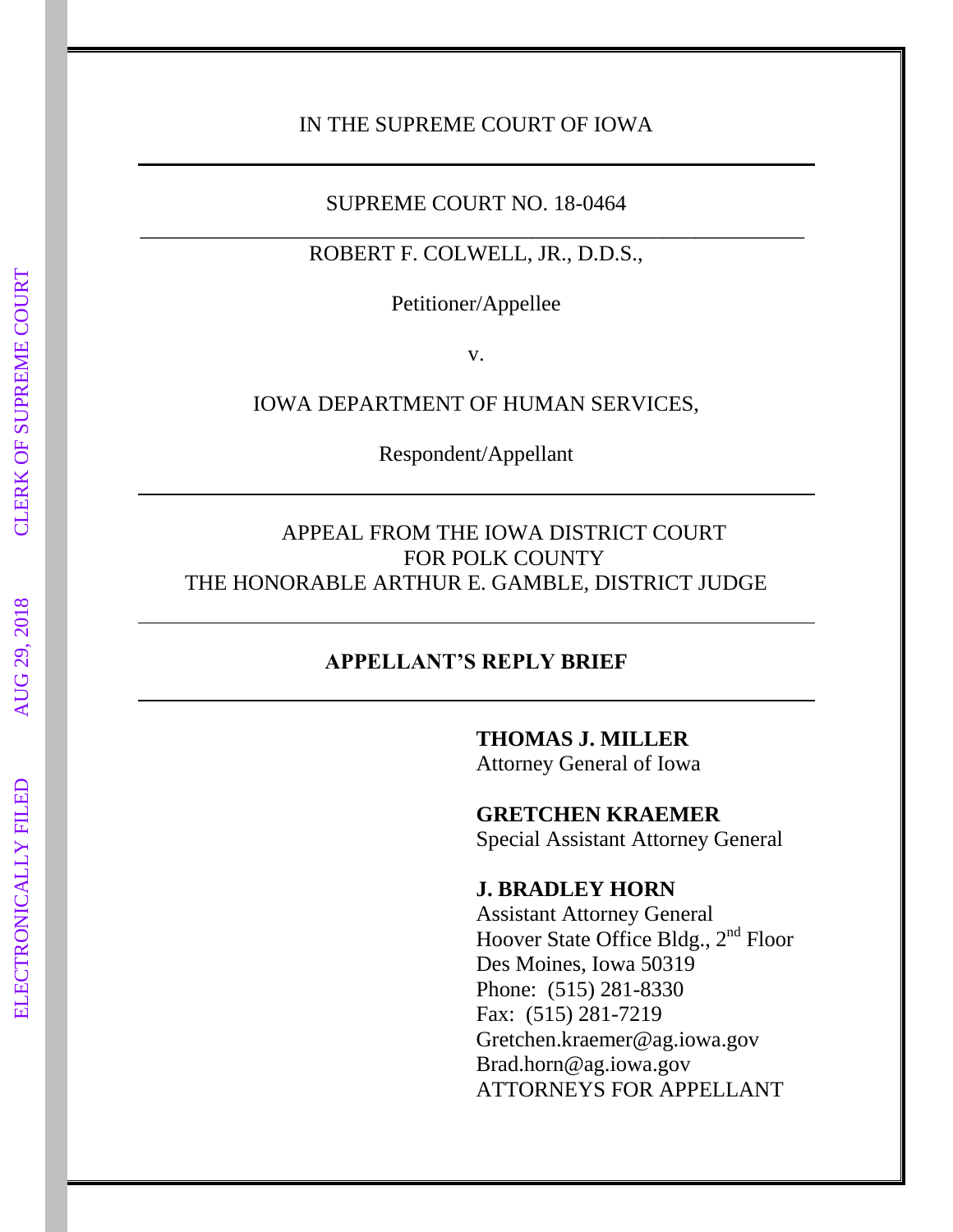## **CERTIFICATE OF SERVICE**

On the  $29<sup>th</sup>$  day of August, 2018, the State served the Appellant's

Reply Brief on all other parties to this appeal via EDMS:

Rebecca Brommel Brown Winick Law Office Email: [brommel@brownwinick.com](mailto:brommel@brownwinick.com) ATTORNEY FOR APPELLEE

> /s/ GRETCHEN KRAEMER **GRETCHEN KRAEMER** Special Assistant Attorney General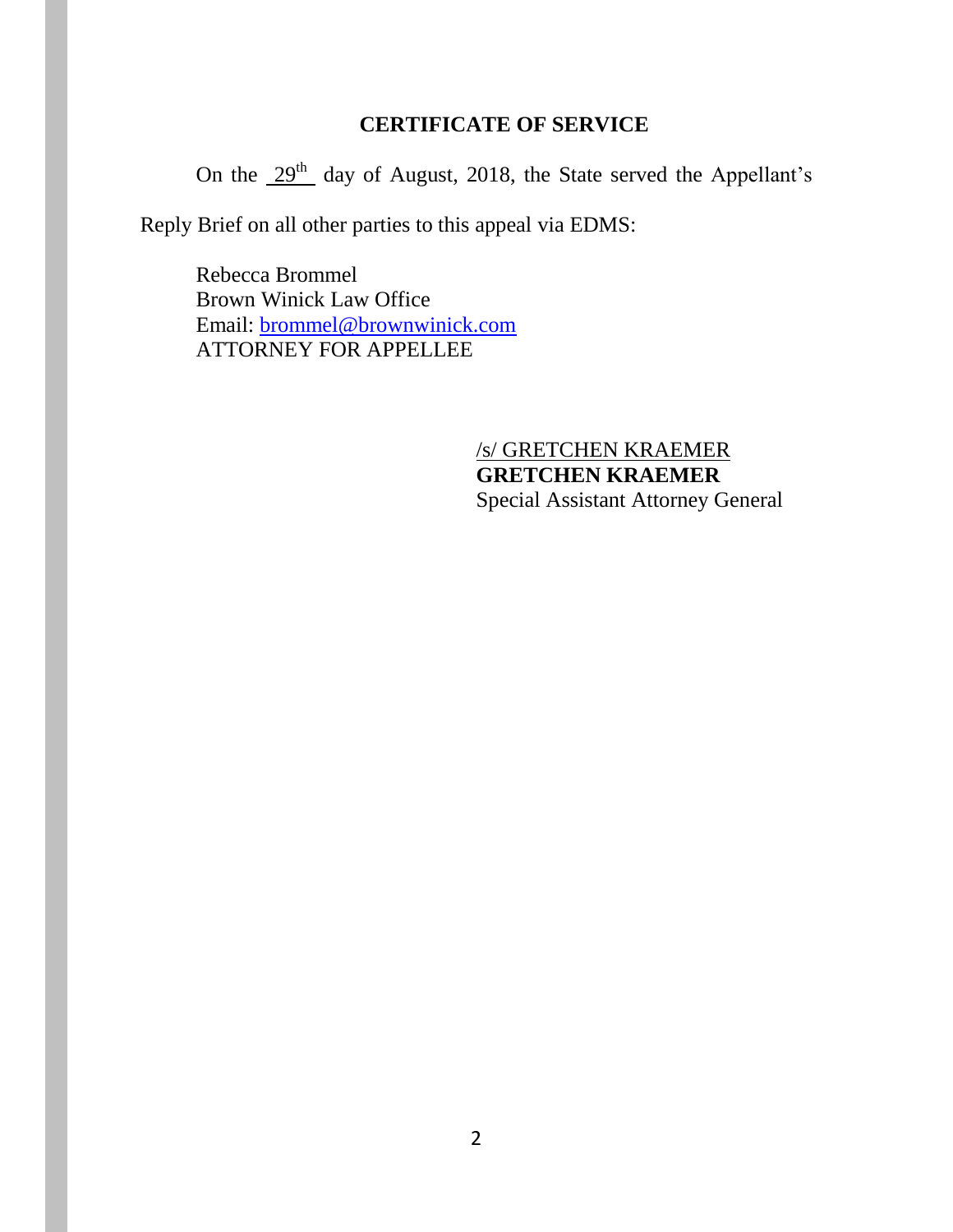## **TABLE OF CONTENTS**

| L.      | WHETHER DHS MUST PROVIDE ADMINISTRATIVE<br><b>HEARINGS TO MANAGED CARE PROVIDERS IN THE</b><br>MEDICAID PROGRAM CONCERNING PAYMENT OF |
|---------|---------------------------------------------------------------------------------------------------------------------------------------|
| $\Pi$ . | WHETHER DHS MUST PROVIDE ADMINISTRATIVE                                                                                               |
| III.    | WHETHER ANY PROVIDER CAN BILL A MEDICAID<br>MEMBER FOR A SERVICE THAT IS NOT PAID  12                                                 |
|         | IV. WHETHER DHS OWES ATTORNEY'S FEES 15                                                                                               |
|         |                                                                                                                                       |
|         |                                                                                                                                       |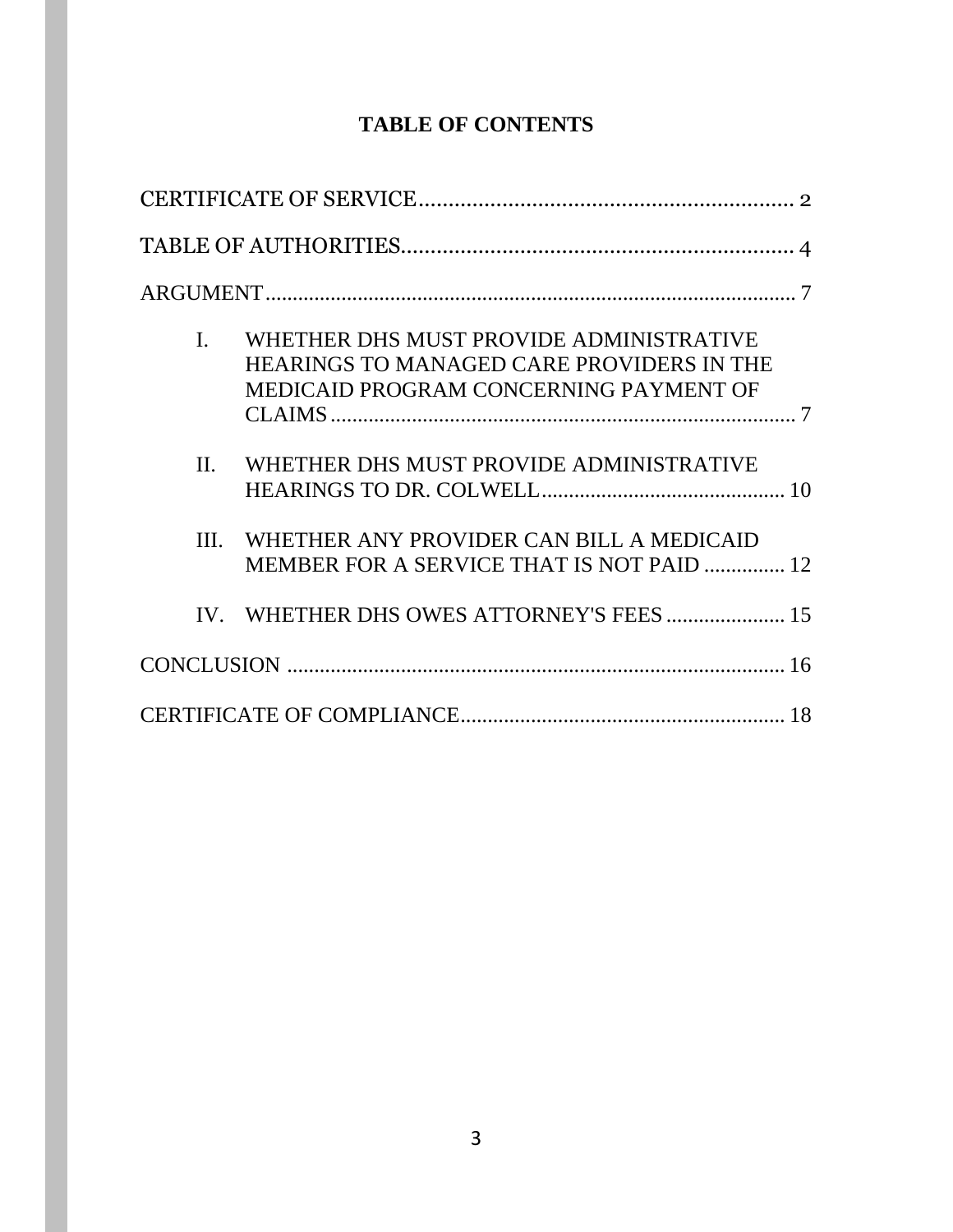## **TABLE OF AUTHORITIES**

<span id="page-3-0"></span>

| <b>Cases</b>                                                      | Page(s) |
|-------------------------------------------------------------------|---------|
| Anderson v. W. Hodgeman & Sons, Inc., 524 N.W.2d 418              |         |
| Auen v. Alcoholic Beverages Div., 679 N.W.2d 586 (Iowa 2004) 8, 9 |         |
| Bearinger v. Iowa Dep't of Transp., 844 N.W.2d 104 (Iowa 2014) 8  |         |
| Becker v. Central States Health & Life Co. of Omaha, 431 N.W.2d   |         |
| Brakke v. Iowa Dep't of Nat. Res., 897 N.W.2d 522 (Iowa 2017) 7   |         |
| Christiansen v. Iowa Bd. of Educ. Examiners, 831 N.W.2d 179       |         |
| Clark by Clark v. Iowa Dept. of Human Services, 513 N.W.2d 710    |         |
| Ghost Player, L.L.C. v. Iowa Dep't of Econ. Dev., 906 N.W.2d 454  |         |
|                                                                   |         |
|                                                                   |         |
|                                                                   |         |
|                                                                   |         |

# *Statutes*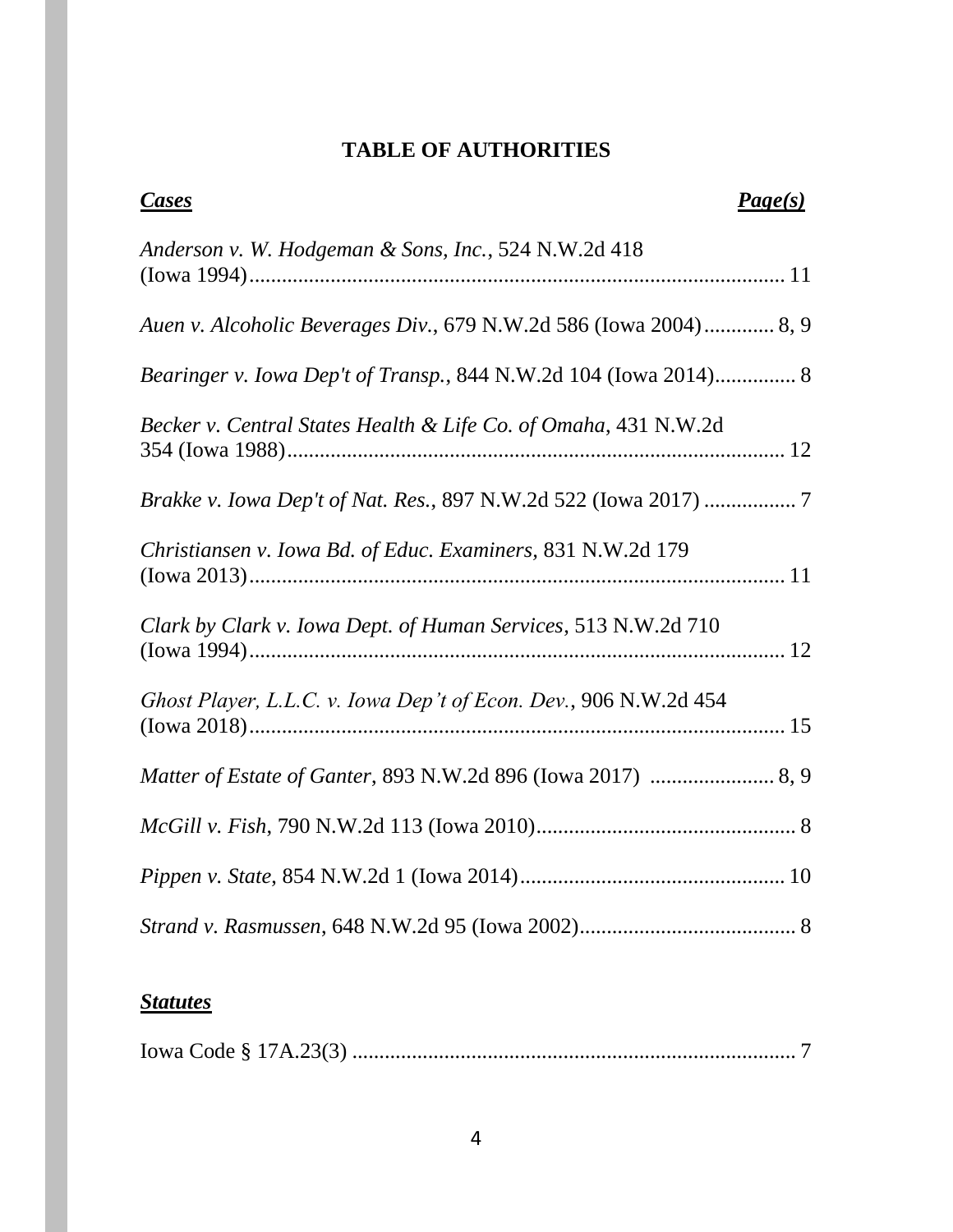# Rules

# **Federal Statutes**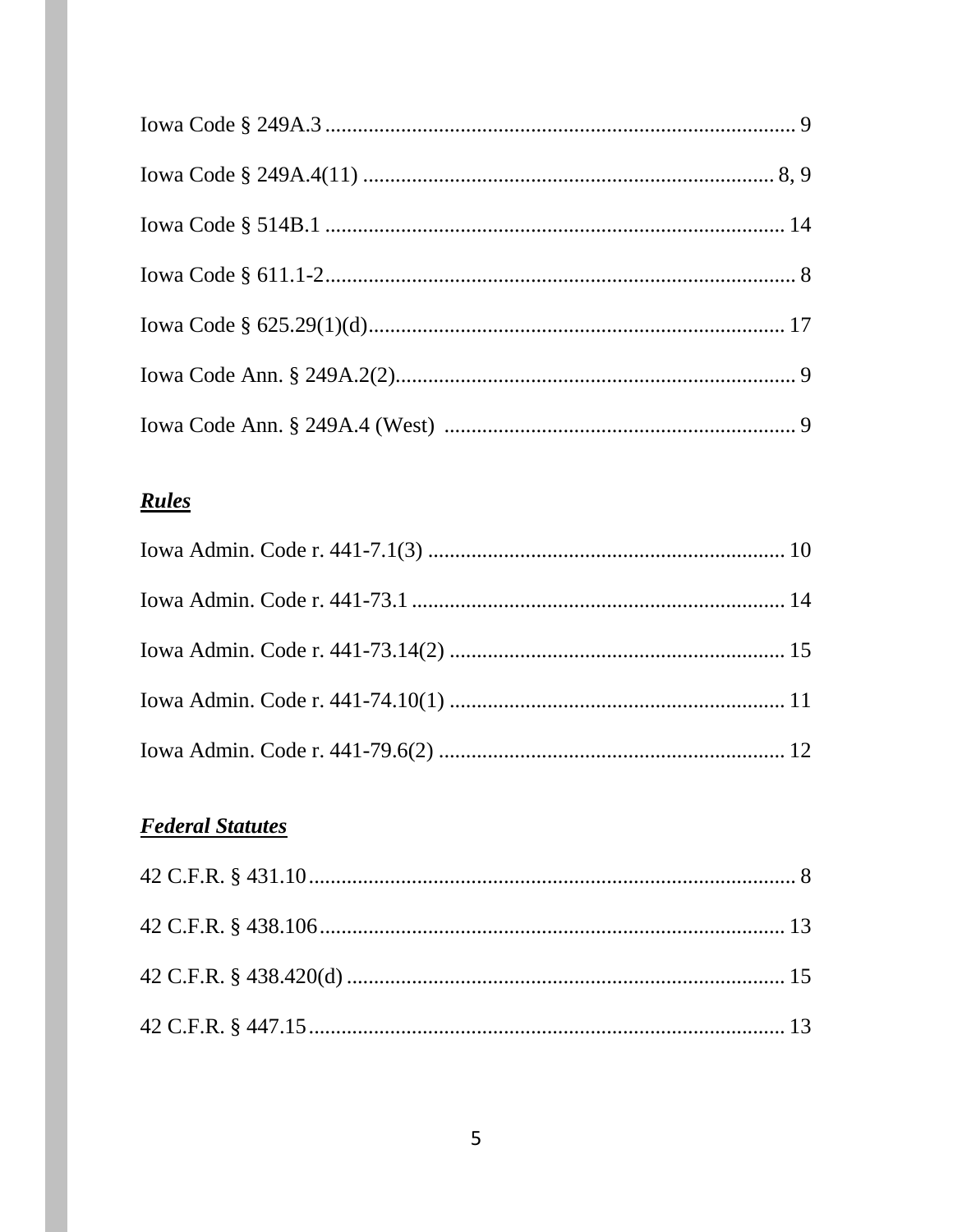# *Other*

|--|--|--|--|--|--|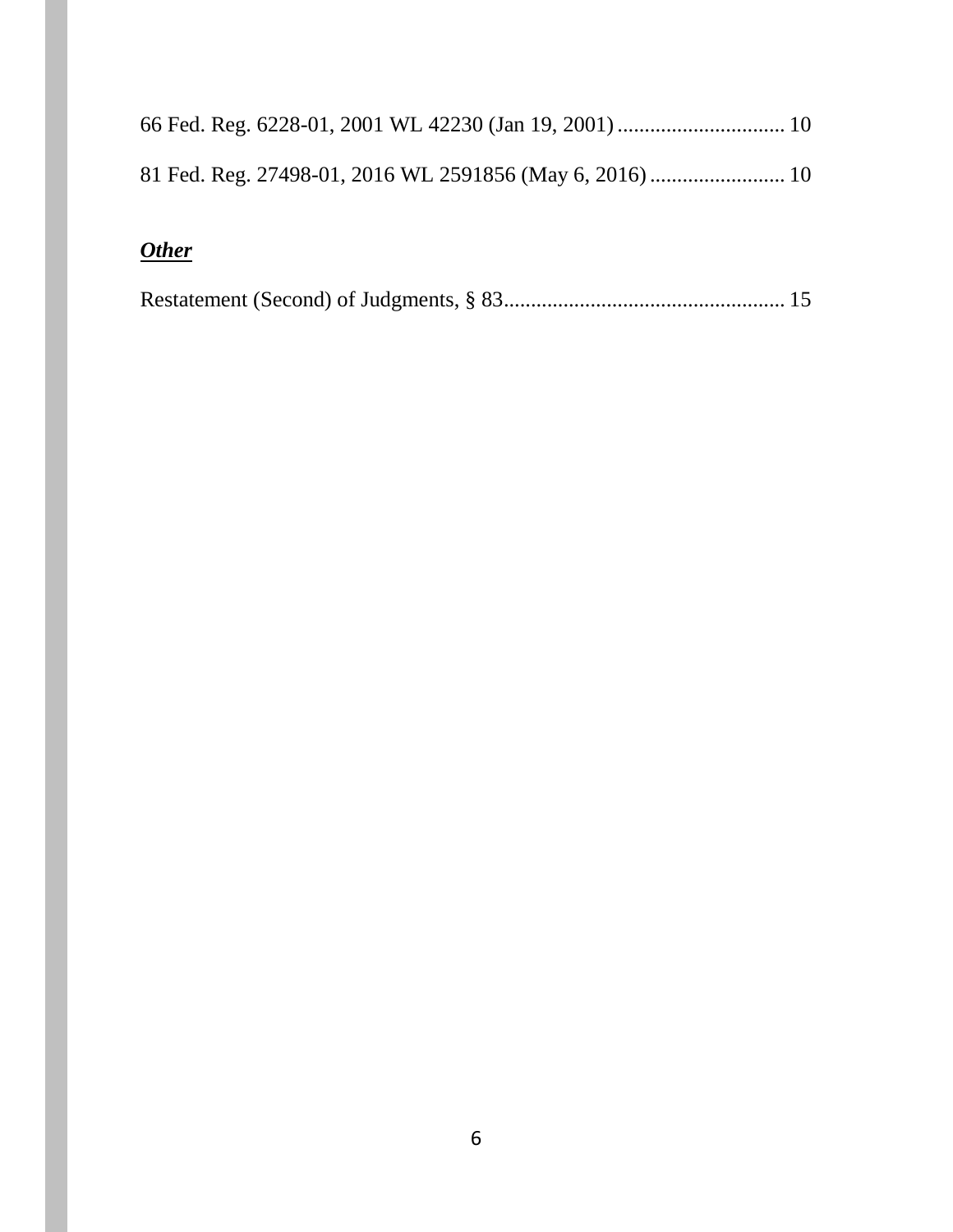#### **ARGUMENT**

## **I. WHETHER DHS MUST PROVIDE ADMINISTRATIVE HEARINGS TO MANAGED CARE PROVIDERS IN THE MEDICAID PROGRAM CONCERNING PAYMENT OF CLAIMS.**

The case before the Court is a simple, straight-forward contract payment dispute between Delta Dental and Dr. Colwell. The Department of Human Services did not make a substantive determination on the claims presented. That decision was made by Delta Dental based on its contractual agreement with Dr. Colwell. Indeed, most of the documents relied upon by Dr. Colwell are Delta Dental documents.<sup>1</sup> This is not properly a dispute between DHS and Dr. Colwell, but is rather a dispute between Delta Dental and Dr. Colwell. Dr. Colwell asks DHS to adjudicate disputes between providers and managed care organizations under the Medicaid benefit program. Under Iowa Code section 17A.23(3), "[a]n agency shall have only that authority or discretion delegated to or conferred upon the agency by law and shall not expand or enlarge its authority or discretion beyond the powers delegated to or conferred upon the agency." *Brakke v. Iowa Dep't of Nat. Res.*, 897 N.W.2d 522, 531 (Iowa 2017). Resolutions of private contractual

 $\overline{a}$ 

<sup>1</sup> The Administrative Record includes an expanded set of documents assembled by agreement between DHS and Dr. Colwell.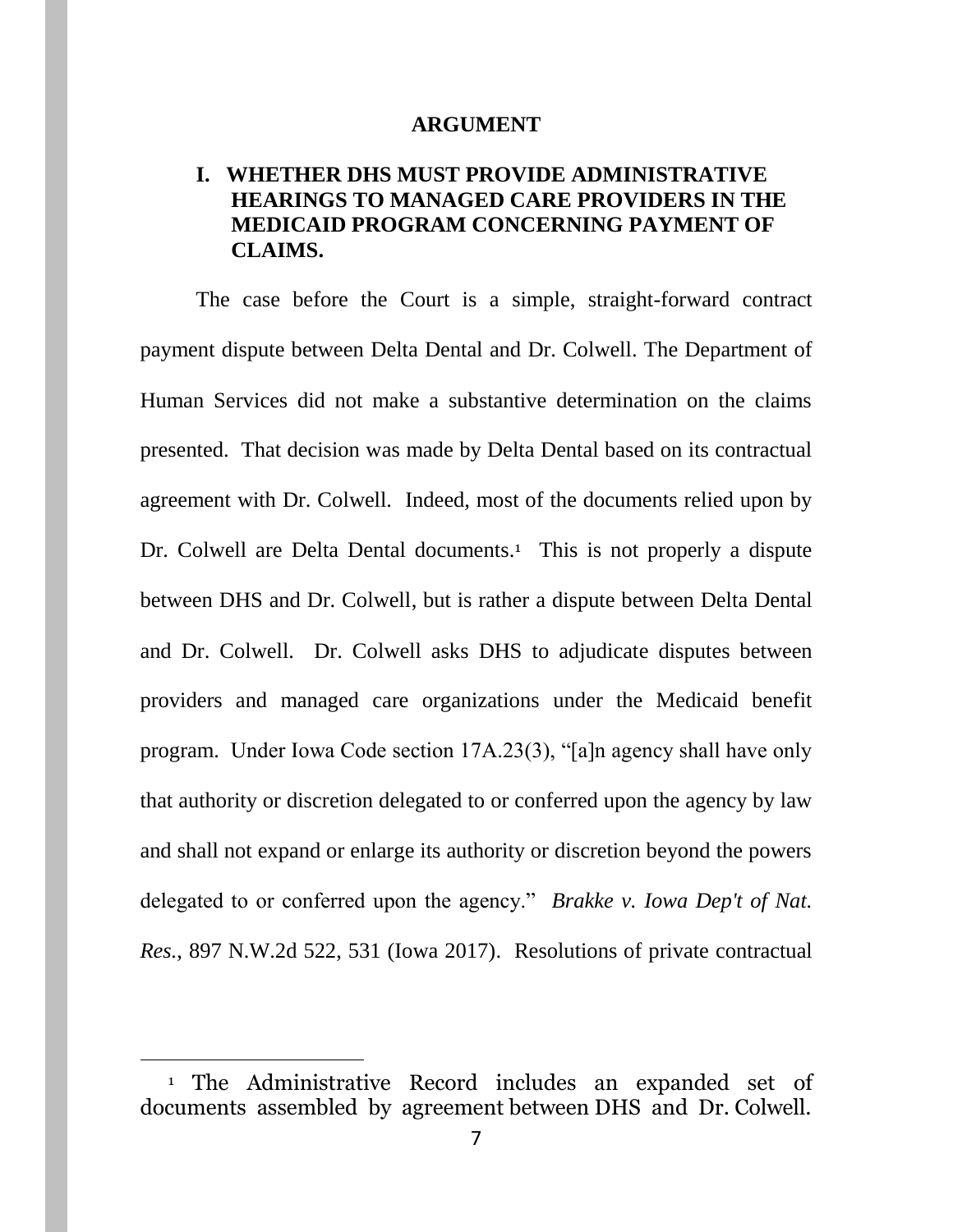disputes is a judicial function. Iowa Code § 611.1-2 (describing civil actions before the court).

### Standard of Review

Weight is not the same concept as deference. DHS should be entitled to weight in its determination of how to administer the Iowa Medicaid program. *Strand v. Rasmussen*, 648 N.W.2d 95, 100 (Iowa 2002). DHS is the single state agency vested with the authority to administer this cooperative state-federal program. *See, e.g.*, 42 C.F.R. 431.10. Where interpretation of the law has not been vested in the discretion of an agency, legal issues are subject to de novo review. *Bearinger v. Iowa Dep't of Transp.*, 844 N.W.2d 104, 106 (Iowa 2014). Whether or not DHS must provide all providers a state fair hearing is a question of law.

### Interpretation of Iowa Code § 249A.4(11)

Statutory interpretation begins with the plain language of the statute. *McGill v. Fish*, 790 N.W.2d 113, 118 (Iowa 2010); *Matter of Estate of Ganter*, 893 N.W.2d 896, 902 (Iowa 2017) (citing *Auen v. Alcoholic Beverages Div.*, 679 N.W.2d 586, 590 (Iowa 2004)) (recognizing that we may not "extend, enlarge or otherwise change the meaning of a statute" "[u]nder the guise of construction"). "[W]e read statutes as a whole rather than looking at words and phrases in isolation." *Id.* (quoting *McGill v. Fish,*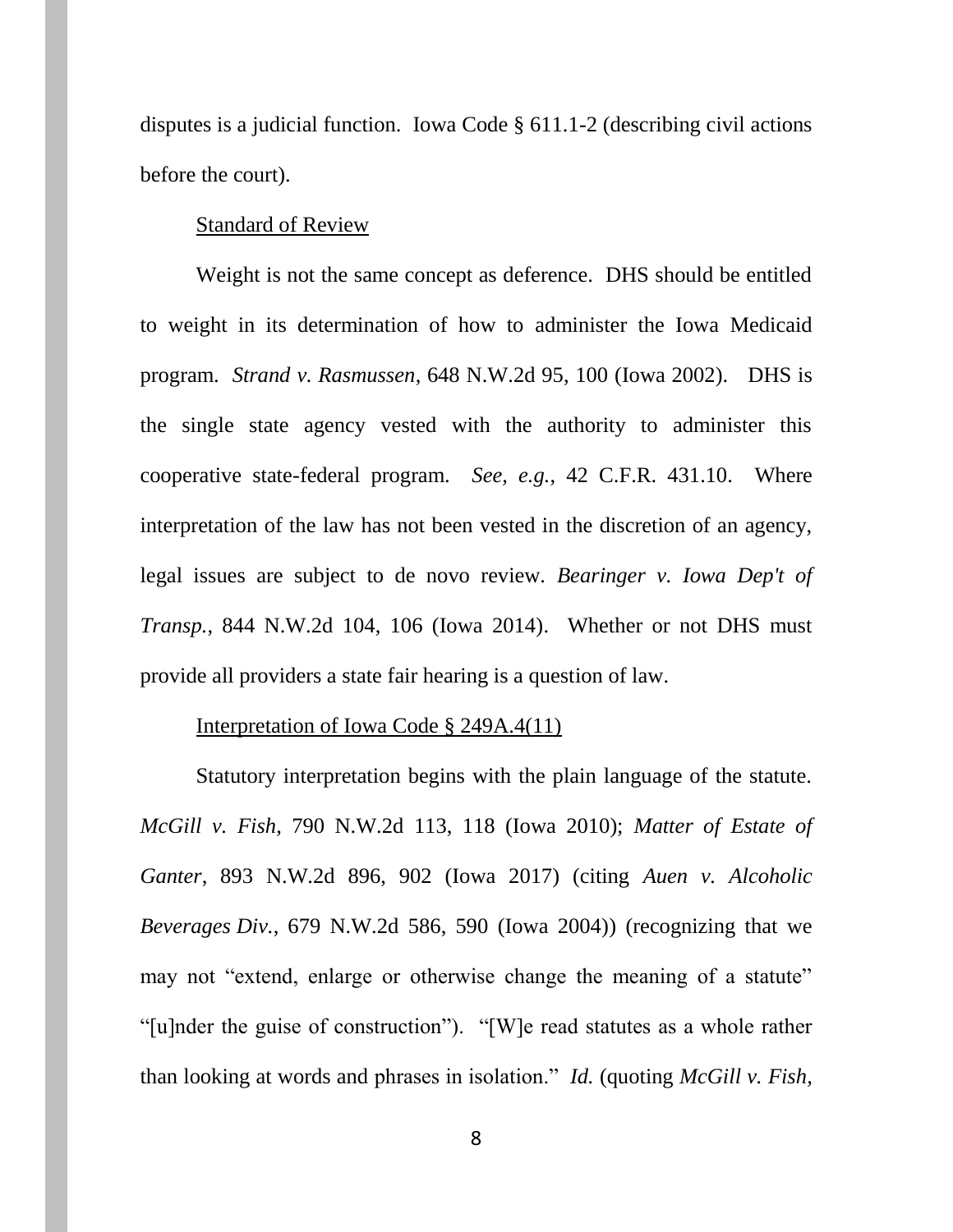790 N.W.2d 113, 118 (Iowa 2010))*; Matter of Estate of Ganter,* 893 N.W.2d

896, 902 (Iowa 2017) (citing *Auen v. Alcoholic Beverages Div.,* 679 N.W.2d

586, 590 (Iowa 2004))*.* 

Iowa Code § 249A.4(11) reads:

[The Director of DHS] Shall provide an opportunity for a fair hearing before the department of inspections and appeals to an individual whose claim for medical assistance under this chapter is denied or is not acted upon with reasonable promptness. Upon completion of a hearing, the department of inspections and appeals shall issue a decision which is subject to review by the department of human services.

Iowa Code Ann. § 249A.4 (West) (*see also* 249A.2(2) defining Director as the Director of DHS). The term individual is used in Iowa Code section 249A.3 describing those class of persons who are eligible for Medicaid as individuals or families. The intended beneficiary of the state fair hearing is the Medicaid member, the individual entitled to the Medicaid benefit.

The U.S. Secretary for the Department of Health and Human Services has made clear that this same language in the federal statute does not mandate an independent right of appeals for providers.

We believe that if the Congress had intended that providers have specific appeal rights under Federal law, these would have been provided for in section 1903(m) or section 1932 of the Act. We believe that this is best left for providers and MCOs or PHPs to negotiate. However, this regulation does not prohibit a State from granting providers the right to challenge MCO and PHP decisions affecting them.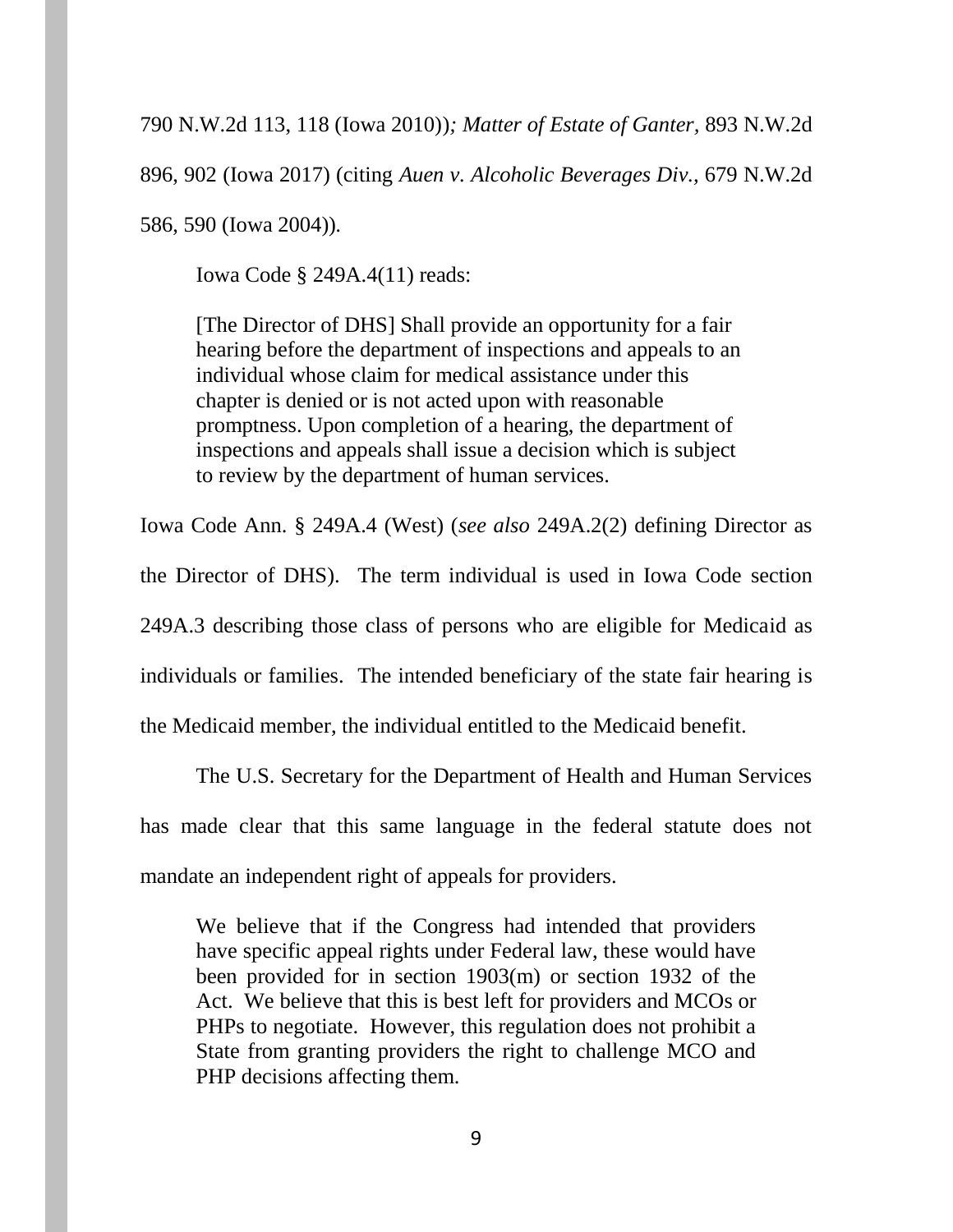66 Fed. Reg. 6228-01 at 6343, 2001 WL 42230 (Jan 19, 2001); *see also* 81 Fed. Reg. 27498-01 at 27510-11, 2016 WL 2591856 (May 6, 2016) (Medicaid Act only provides for enrollee appeal rights). As this Court has noted "decisions and interpretation of federal courts may be illustrative and instructive to state courts in construing statutes patterned after those enacted by Congress and *entitled to great weight in determining construction to be given the same phrase in subsequently enacted state statutes*." *Pippen v. State*, 854 N.W.2d 1, 30 (Iowa 2014) (emphasis added). Although the Department believes its decision was proper under the Administrative Rules in effect at the time, the Department has amended and clarified those rules to make clear that providers do not have a right to a fair hearing under managed care. The district court's statutory construction would nullify the current Department rules.

## **II. WHETHER DHS MUST PROVIDE ADMINISTRATIVE HEARINGS TO DR. COLWELL.**

The question of whether DHS can provide a hearing to Dr. Colwell is different from the question of whether it must provide a hearing to Dr. Colwell. Iowa Admin. Code r. 441-7.1(3) describes who is entitled to a hearing. The descriptions, the full text of the rule is set out in the initial brief, describe the Member as the person to whom the benefit of a fair hearing enures.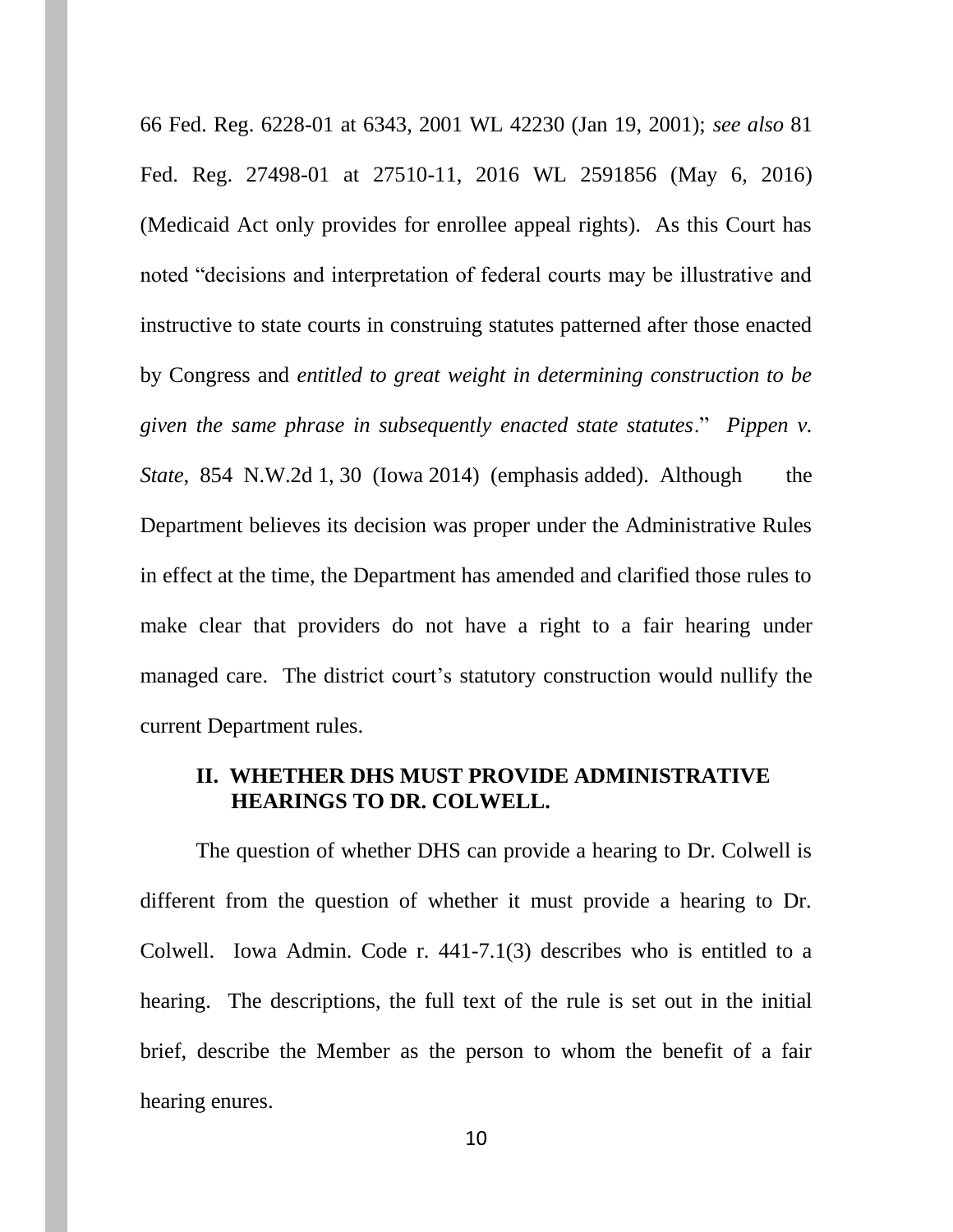Petitioner is correct that the Department has amended its rules, and those rules clarify the Department's position that managed care providers do not have a right to an administrative hearing. ARC 3093C. This does not signify a change in policy, but a *clarification* intended to implement the Department's policy determination. The Notice in the second paragraph states: "These adopted amendments to Chapter 7 *clarify* that appeals related to health care decisions made by an MCO must follow a different process than the one used for other Department appeals." (Emphasis supplied).

The Department agrees that a provider can represent a Member as an authorized representative. Iowa Admin. Code r. 441-74.10(1). Although Dr. Colwell argues he did have member consent, the documents presented in the supplemental appendix were not presented to the Department at the time the Department made its decision. Judicial review is appellate in nature, and should be a review of the decision based on the documents provided to the agency at the time of the decision. *Christiansen v. Iowa Bd. of Educ. Examiners,* 831 N.W.2d 179, 186 (Iowa 2013) (citing *Anderson v. W. Hodgeman & Sons, Inc.*, 524 N.W.2d 418, 420 (Iowa 1994)) ("District courts exercise appellate jurisdiction over agency actions on petitions for judicial review."). Even reviewing the documents provided in accordance with the district court's order in the supplemental appendix, the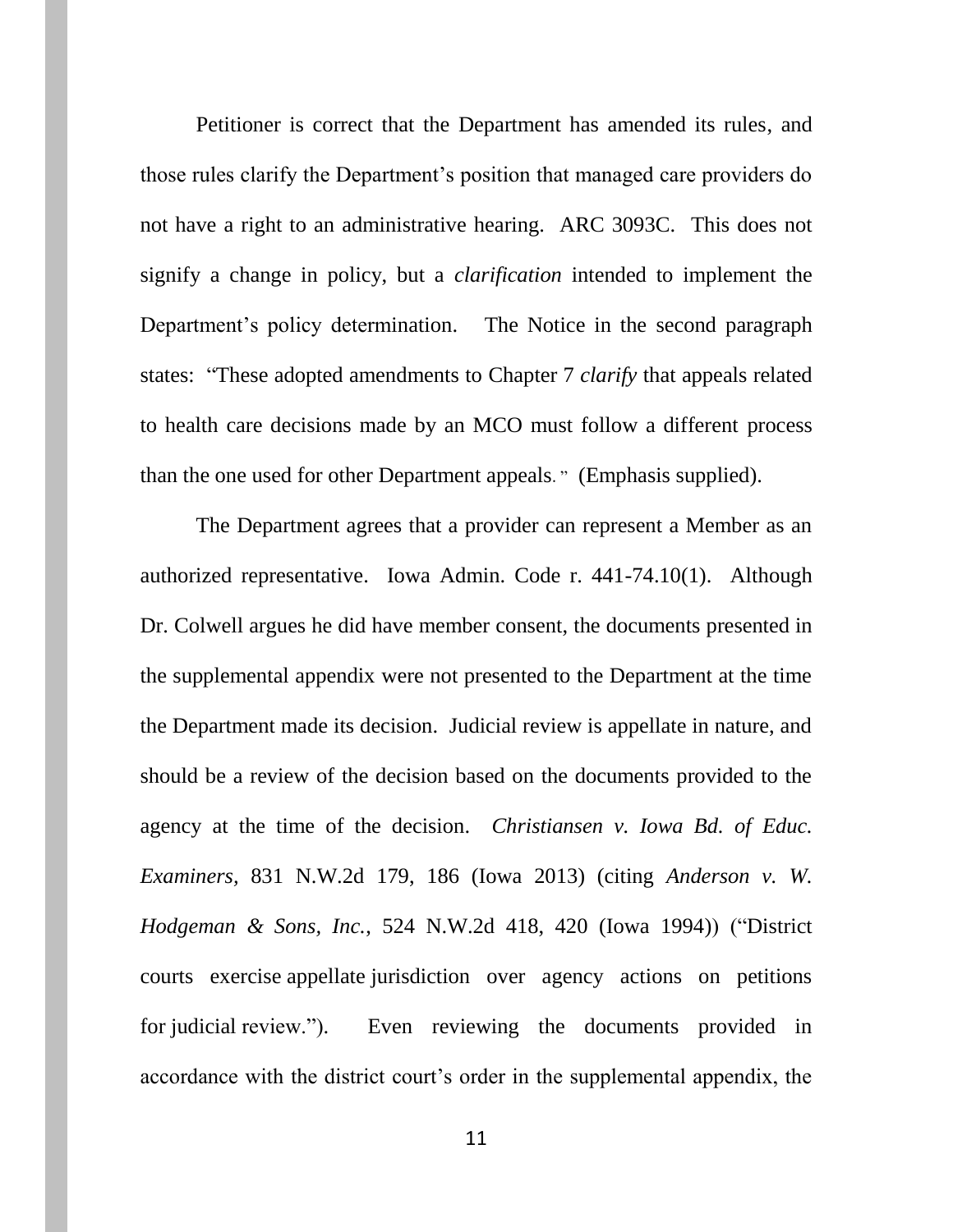"authorization" in question appears to be part of initial documents signed upon intake, rather than an express authorization to undertake the appeals in question. The "authorization" does not even mention Medicaid.

## **III. WHETHER ANY PROVIDER CAN BILL A MEDICAID MEMBER FOR A SERVICE THAT IS NOT PAID.**

Medicaid is not insurance. In *Becker v. Central States Health and* 

*Life Co. of Omaha*, 431 N.W.2d 354 (Iowa 1988):

Suffice it to say that Medicaid is not insurance as that term is used in the exclusion. Insurance is a contract whereby, for a stipulated consideration, one party undertakes to compensate the other for loss on a specified subject by specified perils. *Black's Law Dictionary* 721 (5<sup>th</sup> ed. 1979). In contrast, Medicaid provides government medical assistance to a limited category of persons who are unable to meet the full cost of their care. No contractual arrangement for a stipulated consideration is involved.

*Id.* at 358-59. It is a public benefits program for the indigent. *See Clark by Clark v. Iowa Dept. of Human Services*, 513 N.W.2d 710, 710-11 (Iowa 1994). Petitioner claims this is not "balance billing," which he concedes is prohibited. Iowa Admin. Code r. 441-79.6(2). Federal Medicaid law compels states to limit participation in the Medicaid program to only those "providers who accept, as payment in full, the amounts paid by the agency plus any deductible, coinsurance or copayment required by the [state Medicaid] plan to be paid by the individual. . . . An individual's inability to pay does not eliminate his or her liability for the cost sharing charge." 42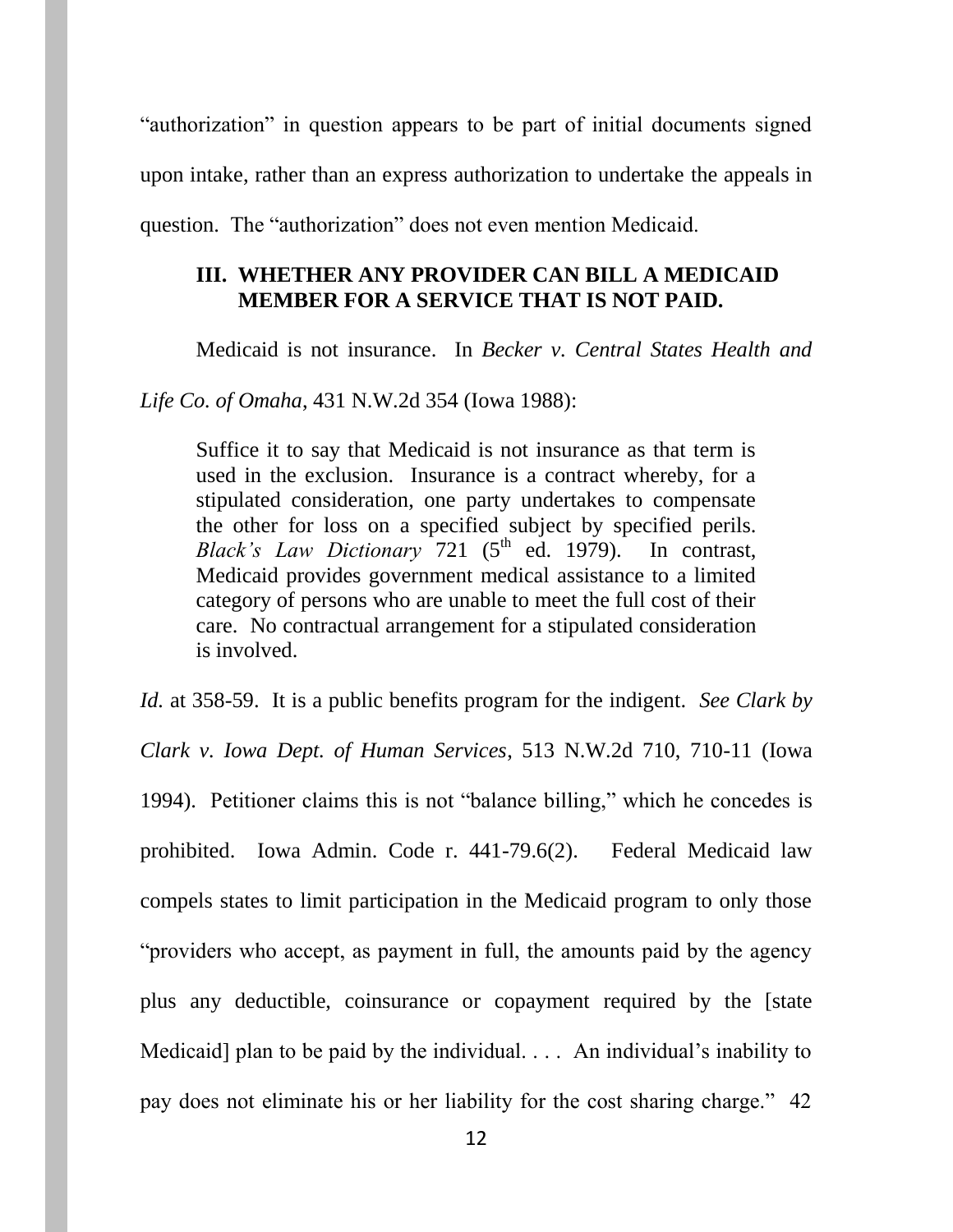C.F.R. § 447.15. This basic concept, which prohibits patient billing for costs of care other than minimal cost sharing charges, is carried over into the federal government's Medicaid managed care regulations, which under the "Enrollee Rights and Protections" section provides:

Each MCO, PIHP, and PAHP must provide that its Medicaid enrollees are not held liable for any of the following:

(a) The MCO's, PIHP's, or PAHP's debts, in the event of the entity's insolvency.

(b) Covered services provided to the enrollee, for which—

(1) The State does not pay the MCO, PIHP, or PAHP; or (2) The State, or the MCO, PIHP, or PAHP does not pay the individual or health care provider that furnished the services under a contractual, referral, or other arrangement.

(c) Payments for covered services furnished under a contract, referral, or other arrangement, to the extent that those payments are in excess of the amount that the enrollee would owe if the MCO, PIHP, or PAHP covered the services directly.

42 C.F.R. § 438.106.

The services at issue are all "covered" services in accordance with his own arguments presented to DHS in the initial request for hearing. *See*  Confidential Appendix, pp. 507-518. According to Dr. Colwell's pleading, he was not paid due to Delta Dental's contention that there were irregularities in his claims.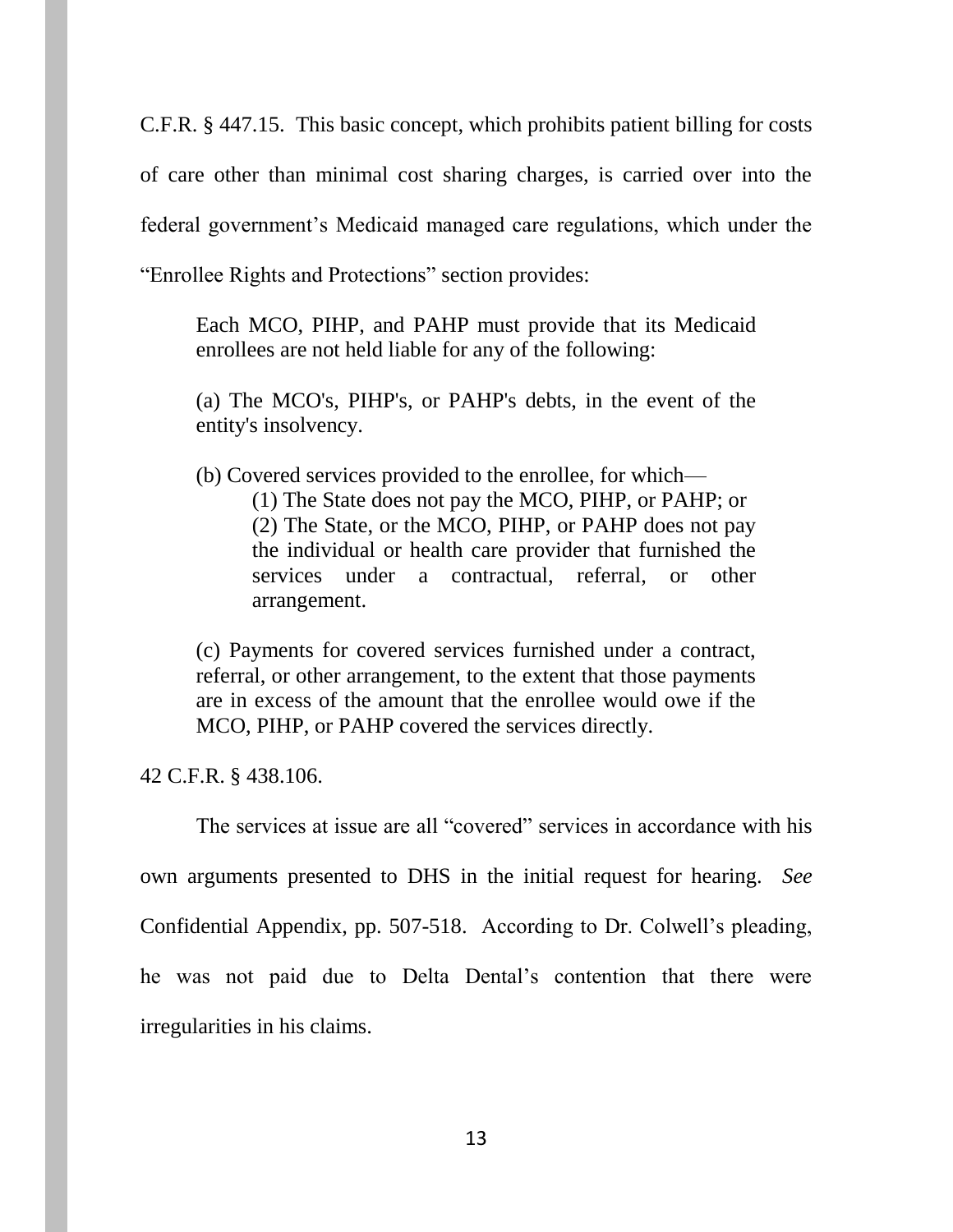At page 57, Petitioner misconstrues DHS's argument. The Department is entitled to rely on the Medicaid manual and the Medicaid agreement. Those set outside parameters on any provider who works within the Medicaid program. The dispute on individual claims, however, is a dispute between Delta Dental and Dr. Colwell.

The other arguments of Petitioner skirt the central issue. DHS requires its managed care organizations to comply with certain typical regulatory tools of the insurance industry as a proxy for viability – to ensure the MCO will be able to manage the risk and provide Medicaid benefits to the members. Satisfying criteria as a "health maintenance organization" in Iowa Code section 514B.1 under Iowa Admin. Code 441-73.1, and having a certificate of authority by the Iowa Insurance Commissioner do not change the fact that the State and Federal Medicaid regulations provide the parameters of the Medicaid benefit program, not the regulation of the insurance division.

Petitioner's argument at p. 63 is wide of the mark. There are specific provisions for apportioning the risk of loss pending appeal under both state and federal Medicaid law. If a Member is denied a benefit and appeals that denial, *and wants that benefit to continue during appeal*, the Member expressly assumes responsibility for the services provided between the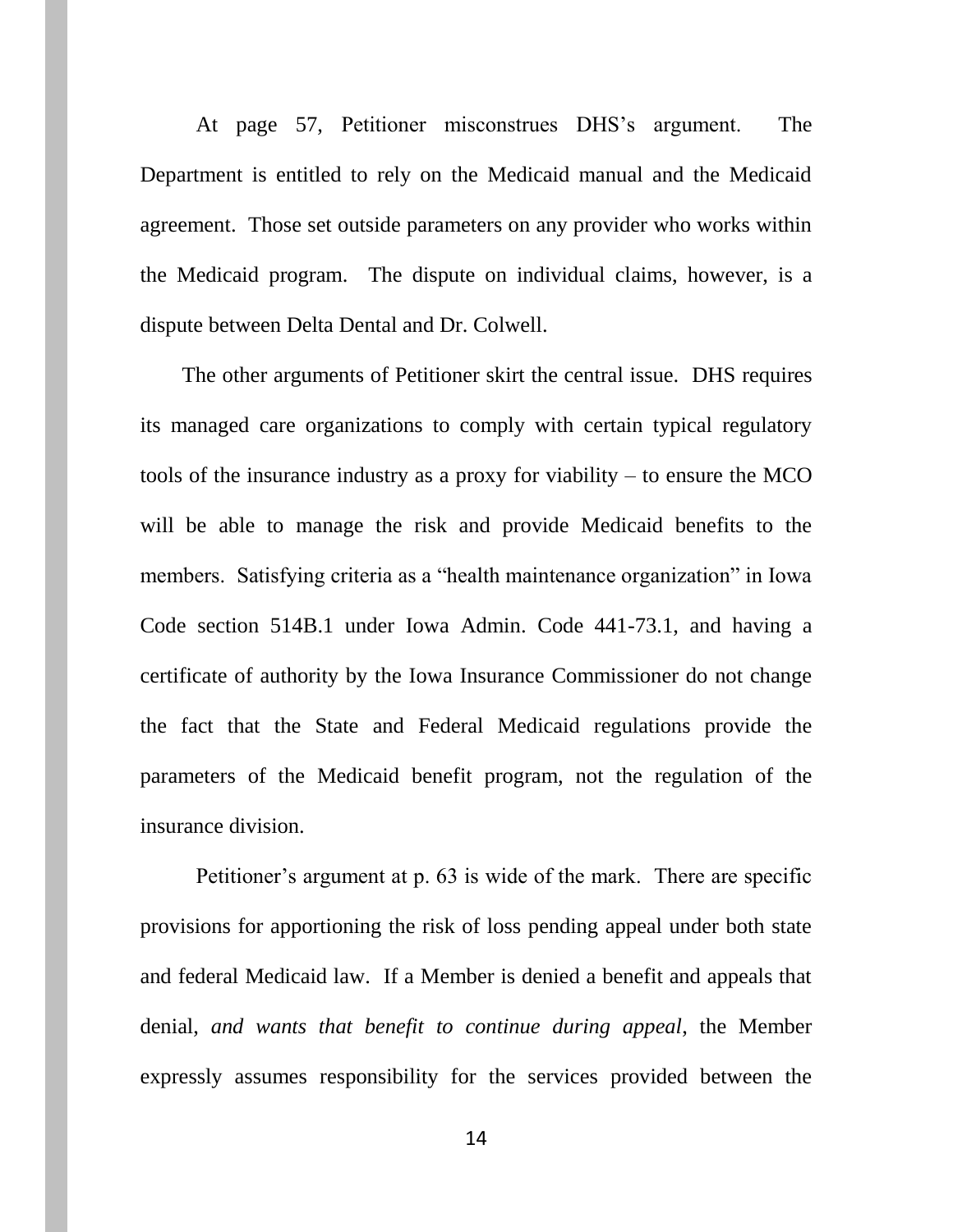notice of disallowance and the resolution of the appeal. 42 C.F.R. § 438.420(d); IAC 441-73.14(2). A Medicaid member can appeal without assuming this risk of loss by accepting the denial pending appeal. This is one of the reasons it is important to assure that it is the Member who is driving the appeal, not just the provider.

#### **IV. WHETHER DHS OWES ATTORNEY'S FEES.**

Without restating the Department's initial position set forth in it's brief, DHS asserts that attorney's fees are not appropriate because this entire proceeding is predicated on a request for an adjudication of claims. Dr. Colwell's request for hearing was denied. This is an adjudication of his request. It determines the relative rights of the parties and disposes of the request for relief. "Where an administrative agency is engaged in deciding specific legal claims or issues through a procedure substantially similar to those employed by courts, the agency is in substance engaged in adjudication." Restatement (Second) of Judgments, Section 83, comment, as cited in *Ghost Player, L.L.C. v. Iowa Dep't of Econ. Dev.*, 906 N.W.2d 454, 463 (Iowa 2018).

Regarding the request for appellate fees, DHS similarly objects to the request for the same reasons it advanced in the initial brief. If a claim is dismissed on a motion to dismiss by the district court, and reinstated by the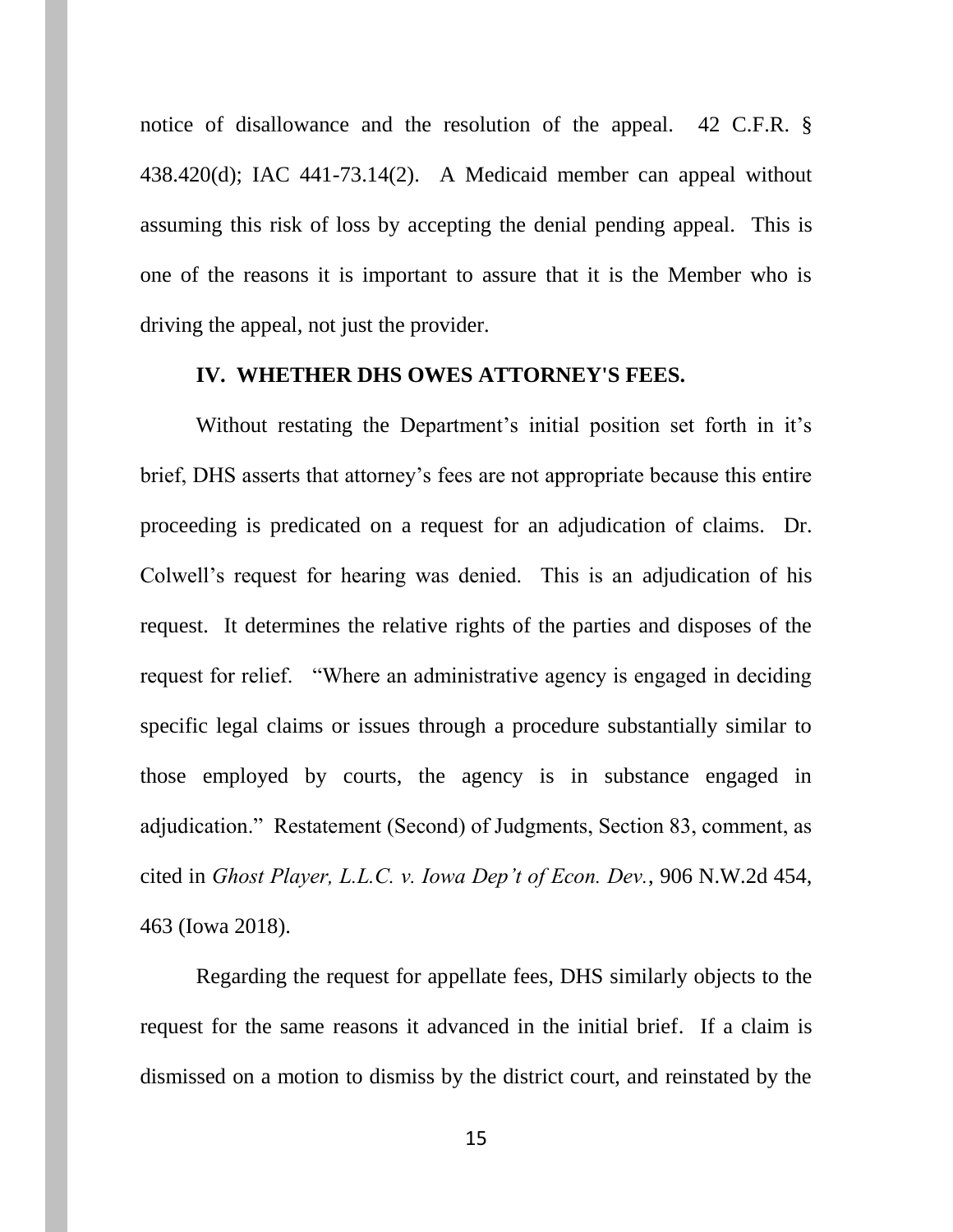court of appeals, the decision-making process at issue is still adjudicative in function. The action Petitioner is seeking from the Department is adjudicative. And the adjudication in question, if one credit's Dr. Colwell's assertion he is appealing on behalf of his patients, is the determination of eligibility or entitlement to a monetary benefit. Iowa Code  $\S$  625.29(1)(d).

### **CONCLUSION**

DHS contends its decision to deny state fair hearings to a dentist who had his claims for payment reviewed by the managed care organization Delta Dental was correctly reached. The Department appeals, however, not simply to avoid the administrative hearings ordered by the district court, but to set aside the sweeping language of the district court's order on two primary issues. First, neither state nor federal law *require* the Medicaid program to offer a state fair hearing to providers. The right to be protected is that of the beneficiary – the Medicaid member. The district court's ruling reads the statute to require that state fair hearings be provided to providers. This is incorrect as a matter of law and unduly fetters the Department's efforts to modernize the Medicaid delivery system by creating contemporary contractual relationships between the payor and the provider.

Second, the district court's finding that a provider can obtain payment from a Medicaid member grants the court's imprimatur to an unpermitted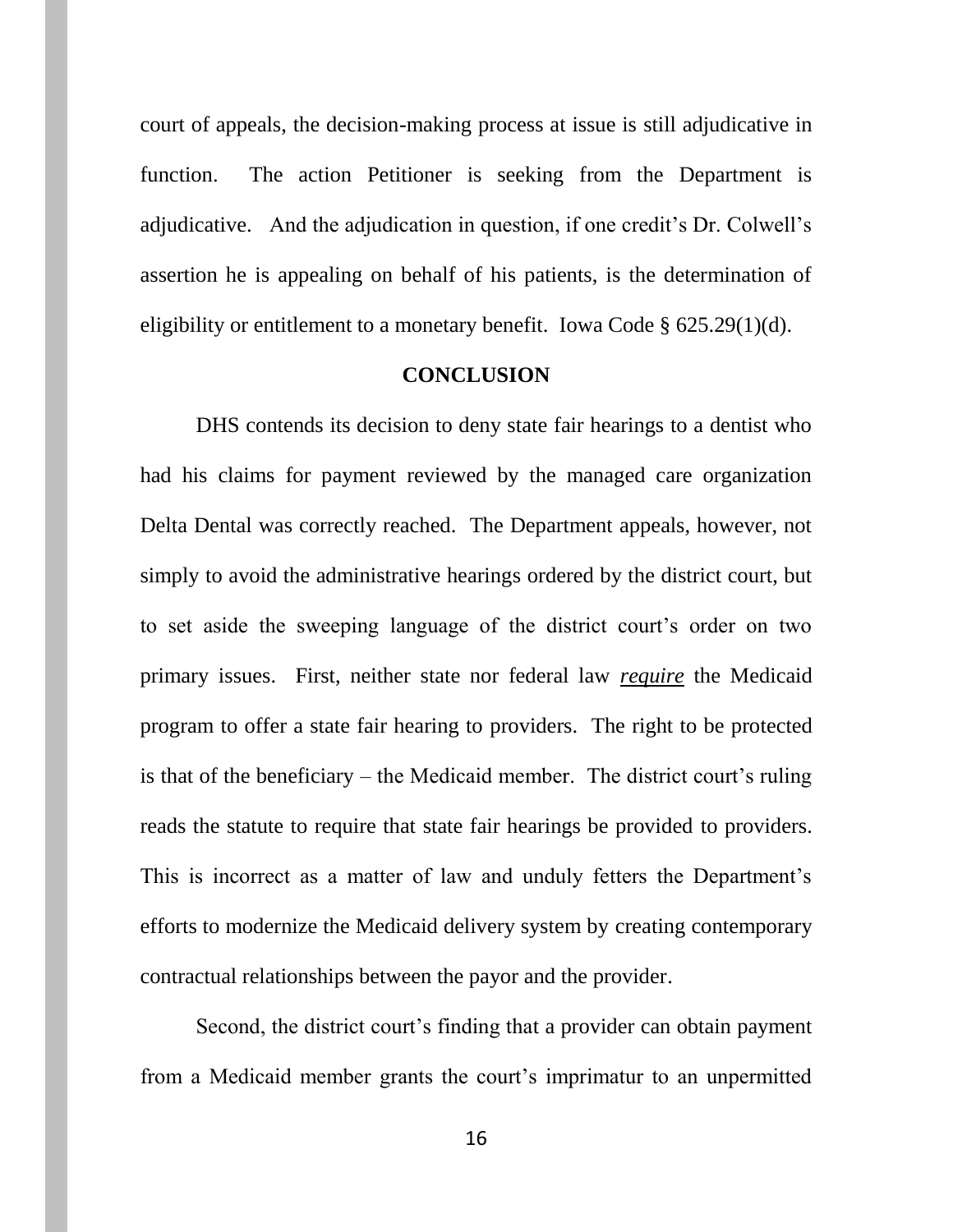practice. It is illegal and in violation of Dr. Colwell's provider agreement to obtain payment from the Member. Providers who accept Medicaid must agree to accept what Medicaid pays upon adjudication of their claims. Claims that are denied do not give rise to a right to collect from the impoverished Medicaid member.

Finally, the Department asserts its decision was correctly reached based on the information provided to it and based on the rules in place. Attorney's fees should be denied on the basis of any of the three statutory exceptions: because the Department's determination was based on substantial evidence presented to it, because the process in question involves determination of entitlement to a monetary benefit, and because the Department's role is adjudicative, even in pre-merits dismissals of a claim for relief.

Respectfully submitted,

**THOMAS J. MILLER** Attorney General of Iowa

/s/ GRETCHEN KRAEMER **GRETCHEN KRAEMER** Special Assistant Attorney General Email: [Gretchen.Kraemer@ag.iowa.gov](mailto:Gretchen.Kraemer@ag.iowa.gov)

/s/ J. BRADLEY HORN **J. BRADLEY HORN** Assistant Attorney General Email: [Brad.Horn@ag.iowa.gov](mailto:Brad.Horn@ag.iowa.gov)